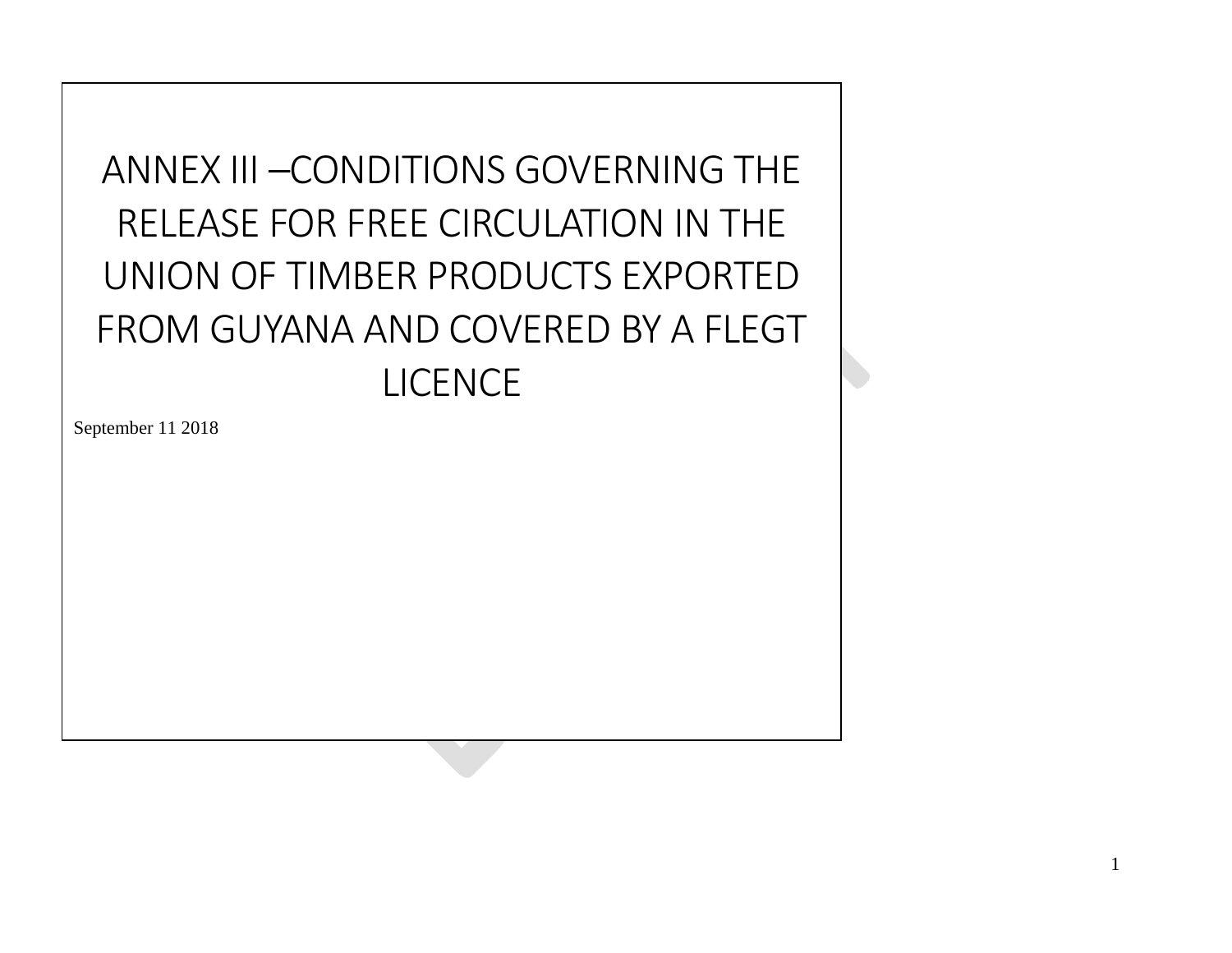# **ANNEX III**

## *CONDITIONS GOVERNING THE RELEASE FOR FREE CIRCULATION IN THE UNION OF TIMBER PRODUCTS EXPORTED FROM GUYANA AND COVERED BY A FLEGT LICENCE*

#### *Article 1*

#### *Lodging of the licence*

- 1. The licence shall be lodged with the competent authorities of the Union Member State in which the shipment covered by that licence is declared for release for free circulation<sup>1</sup>. This may be done electronically or by other expeditious means.
- 2. The competent authorities referred to in paragraph 1 shall, in accordance with the applicable national procedures, inform the customs authorities as soon as a licence has been accepted.

#### *Article 2*

#### *Checks on validity of license documentation*

- 1. Paper licences shall conform to the model described in Annex IV. Any licence that does not meet the requirements and specifications set out in Annex IV shall be invalid.
- 2. A licence shall be considered void if it is lodged on a date later than the expiry date indicated in the licence.

 $\overline{a}$ 

- 3. Any erasures from or alterations to a licence shall not be accepted unless such erasures or alterations have been validated by the Licensing Authority.
- 4. The extension of the validity of a licence shall not be accepted unless that extension has been validated by the Licensing Authority.

<sup>&</sup>lt;sup>1</sup> Release for free circulation is an EU customs procedure. Under Article 129(2) and (3) of Regulation (EC) No 450/2008 of the European Parliament and of the Council of 23 April 2008 laying down the Community Customs Code (Modernised Customs Code), release for free circulation entails: (a) the collection of any import duties due; (b) the collection, as appropriate, of other charges, as provided for under relevant provisions in force relating to the collection of those charges; (c) the application of commercial policy measures and prohibitions and restrictions insofar as they have not been applied at an earlier stage (in this case, it is among these measures that the existence of a FLEGT licence will be verified); (d) completion of the other formalities laid down in respect of the importation of the goods. Release for free circulation confers on non-Community goods the customs status of Community goods.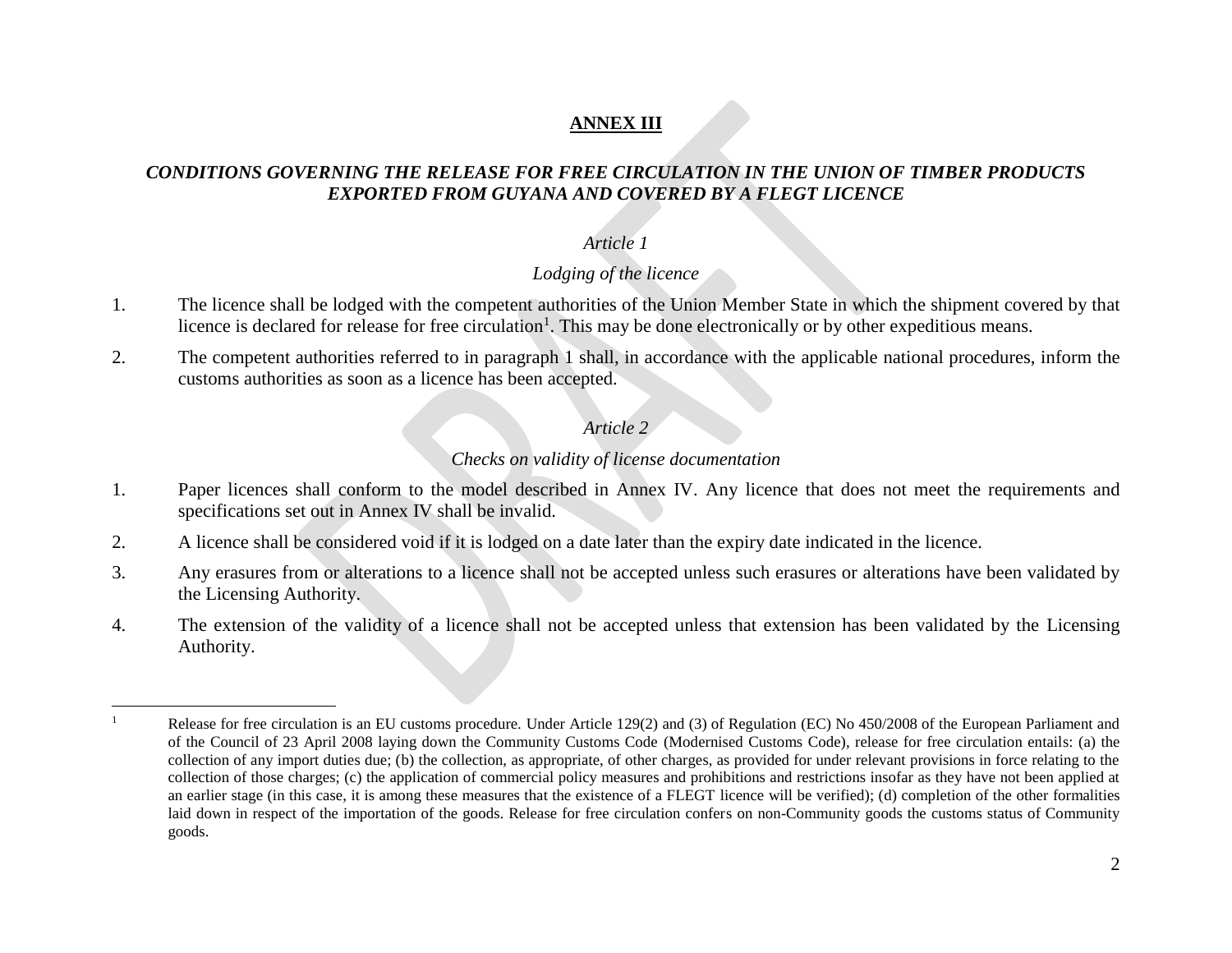5. A duplicate or replacement licence shall not be accepted unless it has been issued and validated by the Licensing Authority.

### *Article 3*

### *Requests for additional information*

- 1. In case of doubt concerning the validity or authenticity of a licence, a duplicate or a replacement licence, the competent authority in the Union may request additional information from the Licensing Authority.
- 2. A copy of the licence, the duplicate or the replacement licence in question may be forwarded together with the request.
- 3. If necessary, the Licensing Authority shall withdraw the licence and issue a corrected copy, which shall be authenticated by the stamped endorsement 'Duplicate' and forwarded to the competent authority.

## *Article 4*

## *Verification of the conformity of the licence with the shipment*

- 1. If further verification of the shipment is considered necessary before the competent authority can decide whether a licence can be accepted, checks may be carried out to establish whether the shipment in question conforms to the information provided in the licence and to the records relating to the relevant licence that are held by the Licensing Authority.
- 2. Where the volume or weight of the timber products contained in the shipment presented for release for free circulation does not deviate by more than ten percent from the volume or weight indicated in the corresponding licence, the shipment shall be considered to conform to the information provided in the licence as far as volume or weight is concerned.
- 3. In case of doubt about whether the shipment conforms with the FLEGT licence, the competent authority concerned may seek further clarification from the Licensing Authority.
- 4. The Licensing Authority may request the competent authority to send a copy of the licence or the replacement in question.
- 5. If necessary, the Licensing Authority shall withdraw the licence and issue a corrected copy, which shall be authenticated by the stamped endorsement 'Duplicate' and forwarded to the competent authority.
- 6. If the competent authority receives no answer within twenty one calendar days of the request for further clarification the competent authority shall not accept the licence and shall act in accordance with the applicable legislation and procedures.
- 7. A licence shall not be accepted if it has been established, where necessary after provision of additional information in accordance with Article 3 of this Annex or a further investigation in accordance with Article 4 of this Annex, that the licence does not conform to the shipment.